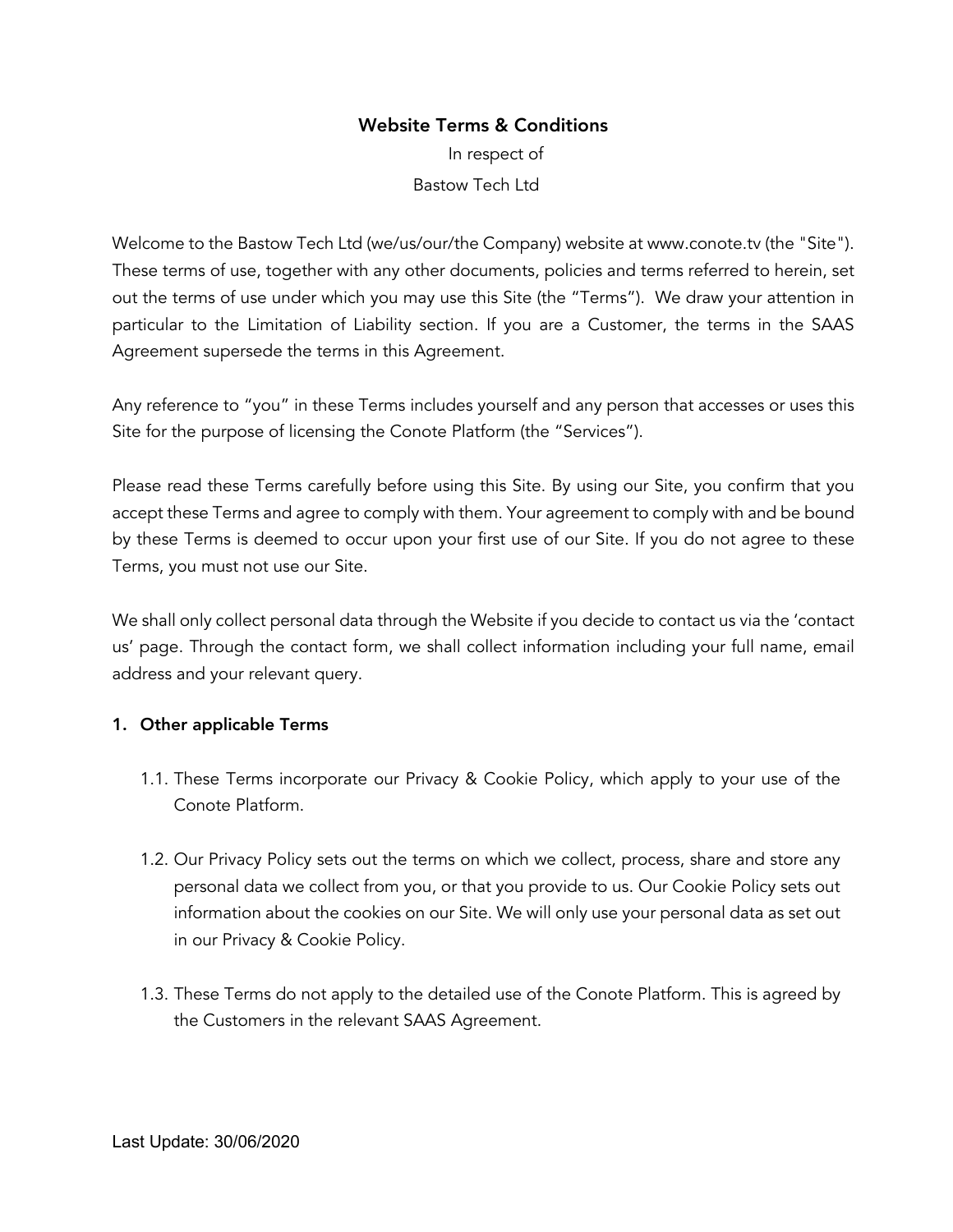- 2. Information about us Our Site, is owned and operated by the Company, which is registered in England and Wales under company number 11967834 and has its registered office at Woodcott Broad Road, Kentisbeare, Cullompton, England, EX15 2DU.
- 3. Changes to these Terms We may revise these Terms at any time by amending this page. Please check this page from time to time for any changes, as they are binding on you upon your first use of the Site after the changes have been introduced. In the event of any conflict between the current version of these Terms and any previous version(s), the provisions that are current and in effect will prevail (unless it is expressly stated otherwise).
- 4. Changes to our Site We may update our Site from time to time, and may change the content and Services at any time. However, please note that any of the content on our Site may be out of date at any given time, and we are under no obligation to update it. We do not guarantee that our Site, or any content on it, will be free from errors or omissions.

## 5. Accessing our Site

- 5.1. We do not guarantee that our Services, our Site, or any content on it, will always be available or be uninterrupted. Access to our Site is permitted on an "as is" temporary basis. We may suspend, withdraw, discontinue or change all or any part of our Site or Services without notice. We will not be liable to you if for any reason our Site is unavailable at any time or for any period.
- 5.2. You are responsible for making all arrangements necessary for you to have access to our Site.
- 5.3. You are also responsible for ensuring that all persons who access our Site through your internet connection are aware of these Terms and other applicable terms and conditions, and that they comply with them.

# 6. Intellectual Property Rights and use of material on our Site

6.1. We are the owner or the licensee of all intellectual property rights on our Site, and in the material published on it. Those works are protected by copyright laws and treaties around the world. All such rights are reserved and, subject to the below, you may not reproduce, copy, distribute, sell, sub-licence, store, or in any other manner re-use content from our Site unless given express written permission to do so by us.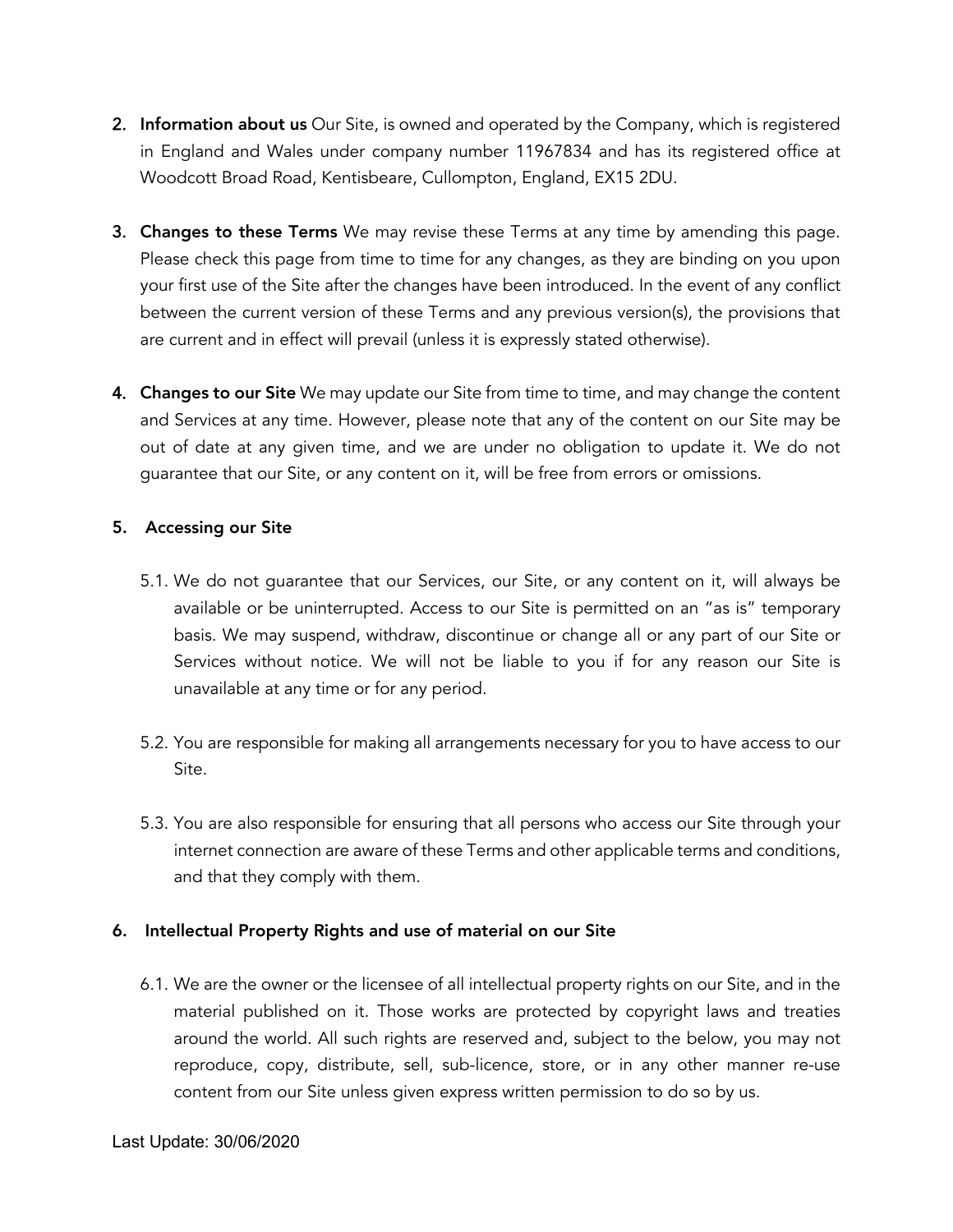- 6.2. You must not modify the paper or digital copies of any materials you have printed off or downloaded in any way, and you must not use any illustrations, photographs, video or audio sequences or any graphics separately from any accompanying text.
- 6.3. Our status (and that of any identified contributors) as the authors of content on our Site must always be acknowledged.
- 6.4. Nothing in these Terms grants you any legal rights in the Site other than as necessary to enable you to access the Site. You agree not to adjust, to try to circumvent or delete any notices contained on the Site (including any intellectual property notices) and in particular in any digital rights or other security technology embedded or contained within the Site.

## 7. No reliance on information

- 7.1. The content on our Site is provided for general information only. It is not intended to amount to advice on which you should rely. It is your responsibility to ensure that any Services or information available through the Site (either directly or indirectly) meet your specific requirements.
- 7.2. Although we make reasonable efforts to update the information on our Site, we make no representations, warranties or guarantees, whether express or implied, that the content on our Site is accurate, complete or up-to-date.

# 8. Limitations of our liability

- 8.1. Nothing in these Terms excludes or limits our liability for death or personal injury arising from our negligence, or our fraud or fraudulent misrepresentation, or any other liability that cannot be excluded or limited by English law.
- 8.2. To the fullest extent permissible by law, we accept no liability to any user for any loss or damage, whether foreseeable or otherwise, in contract, tort (including negligence), for breach of statutory duty, or otherwise, arising out of or in connection with the use of (or inability to use) our Site and Services or the use of or reliance upon our Services or any content included on our Site. To the fullest extent permitted by law, we exclude all conditions, warranties, representations or other terms which may apply to our Services,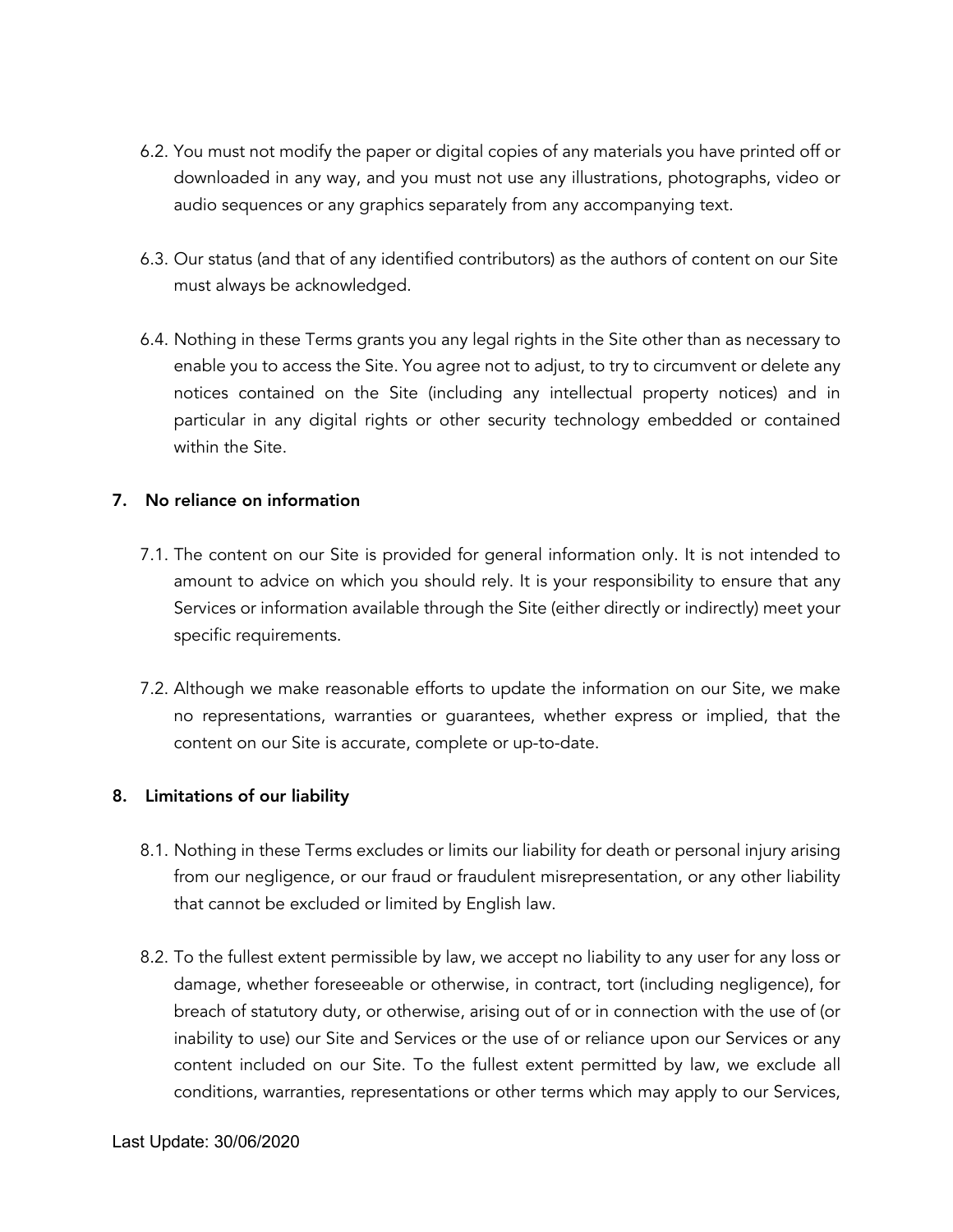Site or any content on it, whether express or implied, including any guarantee that our Site will meet your requirements.

- 8.3. We will not be liable to any user for any loss or damage, whether in contract, tort (including negligence), breach of statutory duty, or otherwise, even if foreseeable, arising under or in connection with:
	- 8.3.1. use of, or inability to use, our Site;
	- 8.3.2. use of or reliance on our Services or any content displayed on our Site;
	- 8.3.3. loss of profits, sales, business, or revenue;
	- 8.3.4. business interruption;
	- 8.3.5. loss of anticipated savings;
	- 8.3.6. loss of business opportunity, goodwill or reputation; or
	- 8.3.7. any indirect or consequential loss or damage.
- 8.4. We will not be liable to you for any loss of profit, loss of business, sales or revenue, business interruption, loss of anticipated savings, or loss of business opportunity, goodwill or reputation, or for any indirect or consequential loss or damage.
- 8.5. We will not be liable for any loss or damage caused by a virus, distributed denial-ofservice attack, or other technologically harmful material that may infect your computer equipment, computer programs, data or other proprietary material due to your use of our Site or to your downloading of any content on it, or on any website linked to it. We accept no responsibility or liability arising out of any disruption or non-availability of our Site resulting from external causes including, but not limited to, ISP equipment failure, host equipment failure, communications network failure, natural events or acts of war.
- 8.6. We assume no responsibility for the content of websites linked on our Site. Unless expressly stated, these websites are not under our control. Such links should not be interpreted as endorsement by us of those linked websites. We will not be liable for any loss or damage that may arise from your use of them.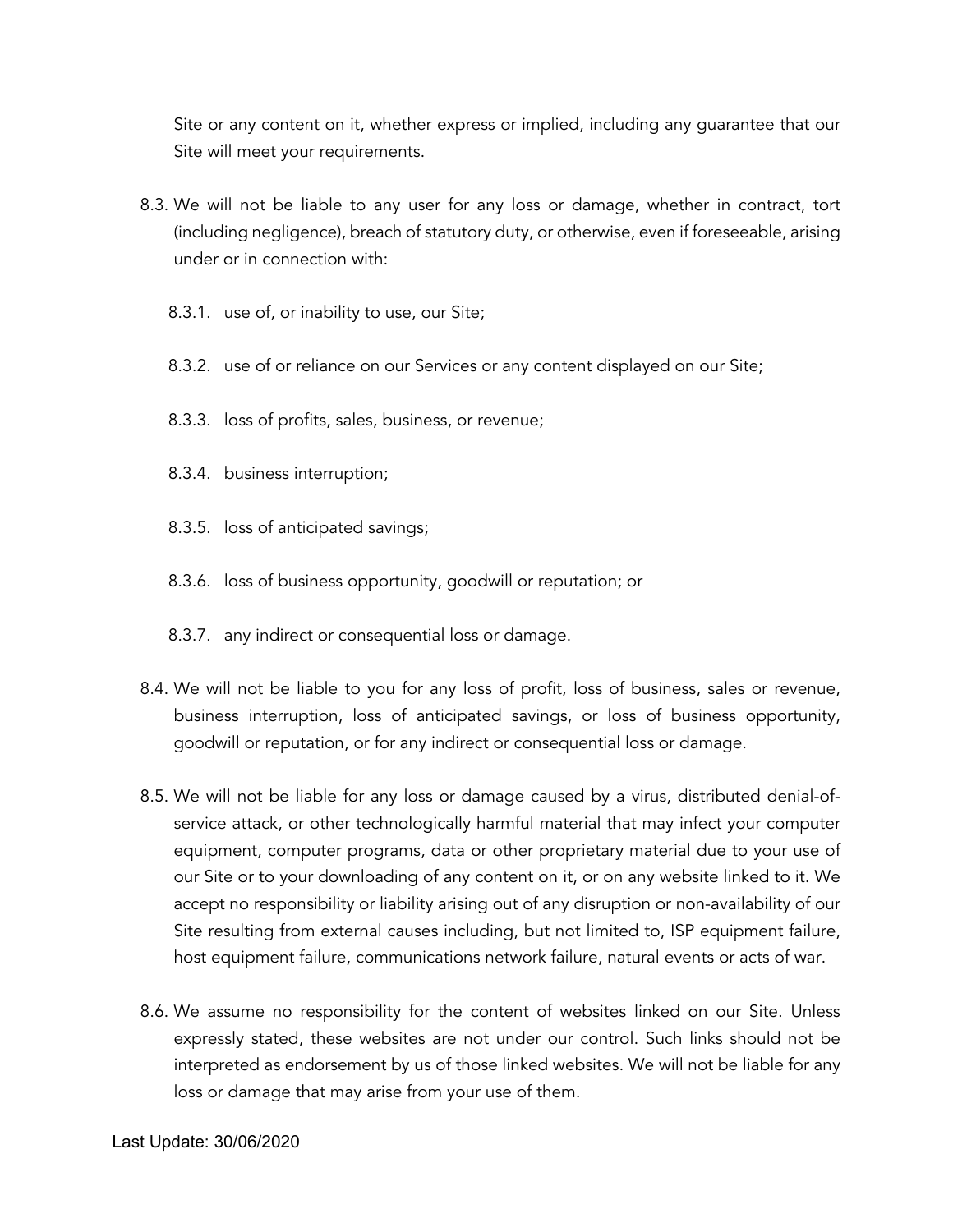### 9. Submitting Information to the Site

9.1. While we try to make sure that the Site is secure, we cannot guarantee the security of any information that you supply to us and therefore we cannot guarantee that it will be kept confidential. For that reason, you should not let us have any patentable ideas or patent applications, advertising or marketing suggestions, prototypes, or any other information that you regard as confidential, commercially sensitive, or valuable.

### 10. Viruses

- 10.1.While we do our best to ensure the Site is secure and free from bugs and viruses, we cannot guarantee that this will always be the case. You are responsible for configuring your information technology, computer programmes and platform in order to access our Site. You should use your own virus protection software.
- 10.2.You must not misuse our Site by knowingly introducing viruses, trojans, worms, logic bombs or other material which is malicious or technologically harmful. You must not attempt to gain unauthorised access to our Site, the server on which our Site is stored or any server, computer or database connected to our Site. You must not attack our Site via a denial-of-service attack or a distributed denial-of service attack. A breach of this provision is a criminal offence under the Computer Misuse Act 1990. We will report any such breach to the relevant law enforcement authorities and we will cooperate with those authorities by disclosing your identity to them. In the event of such a breach, your right to use our Site will cease immediately.

#### 11. Linking to our Site

- 11.1.You may link to our home page, provided you do so in a way that is fair and legal and does not damage our reputation or take advantage of it.
- 11.2.You must not establish a link in such a way as to suggest any form of association, approval or endorsement on our part where none exists.
- 11.3.You must not establish a link to our Site in any website that is not owned by you.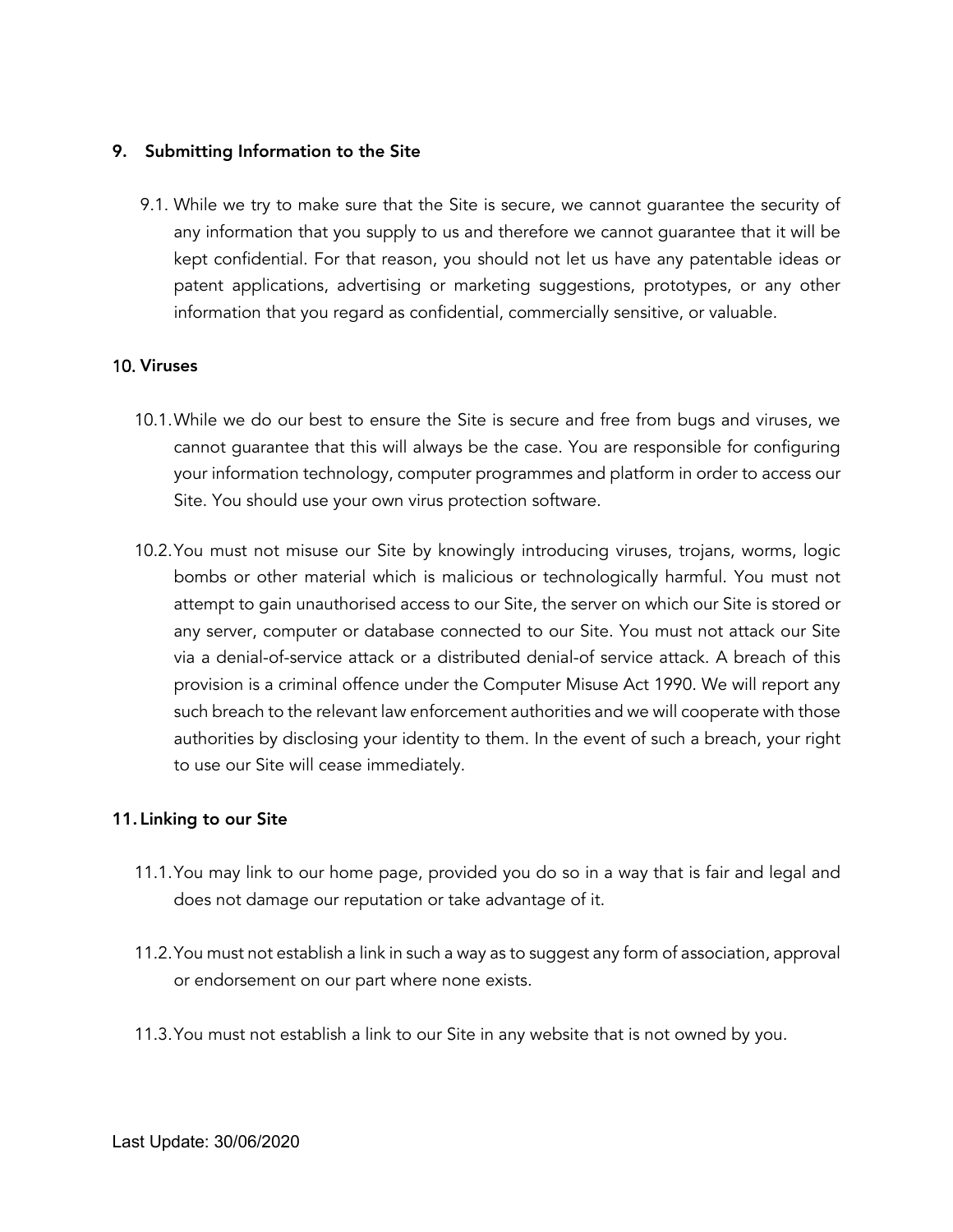- 11.4.Our Site must not be framed on any other Site, nor may you create a link to any part of our Site other than the home page.
- 11.5.We reserve the right to withdraw linking permission without notice.

#### 12. Prohibited uses

- 12.1.You may use our Site only for lawful purposes. You may not use our Site:
	- 12.1.1. In any way that breaches any applicable local, national or international law or regulation.
	- 12.1.2. In any way that is unlawful or fraudulent, or has any unlawful or fraudulent purpose or effect.
	- 12.1.3. For the purpose of harming or attempting to harm minors in any way.
	- 12.1.4. To transmit, or procure the sending of, any unsolicited or unauthorised advertising or promotional material or any other form of similar solicitation (spam).
	- 12.1.5. To knowingly transmit any data, send or upload any material that contains viruses, Trojan horses, worms, time-bombs, keystroke loggers, spyware, adware or any other harmful programs or similar computer code designed to adversely affect the operation of any computer software or hardware.
- 12.2. You also agree:
	- 12.2.1. Not to reproduce, duplicate, copy or resell any part of our Site in contravention of these Terms.
	- 12.2.2. Not to access without authority, interfere with, damage or disrupt:
		- 12.2.2.1. any part of our Site;
		- 12.2.2.2. any equipment or network on which our Site is stored;
		- 12.2.2.3. any software used in the provision of our Site; or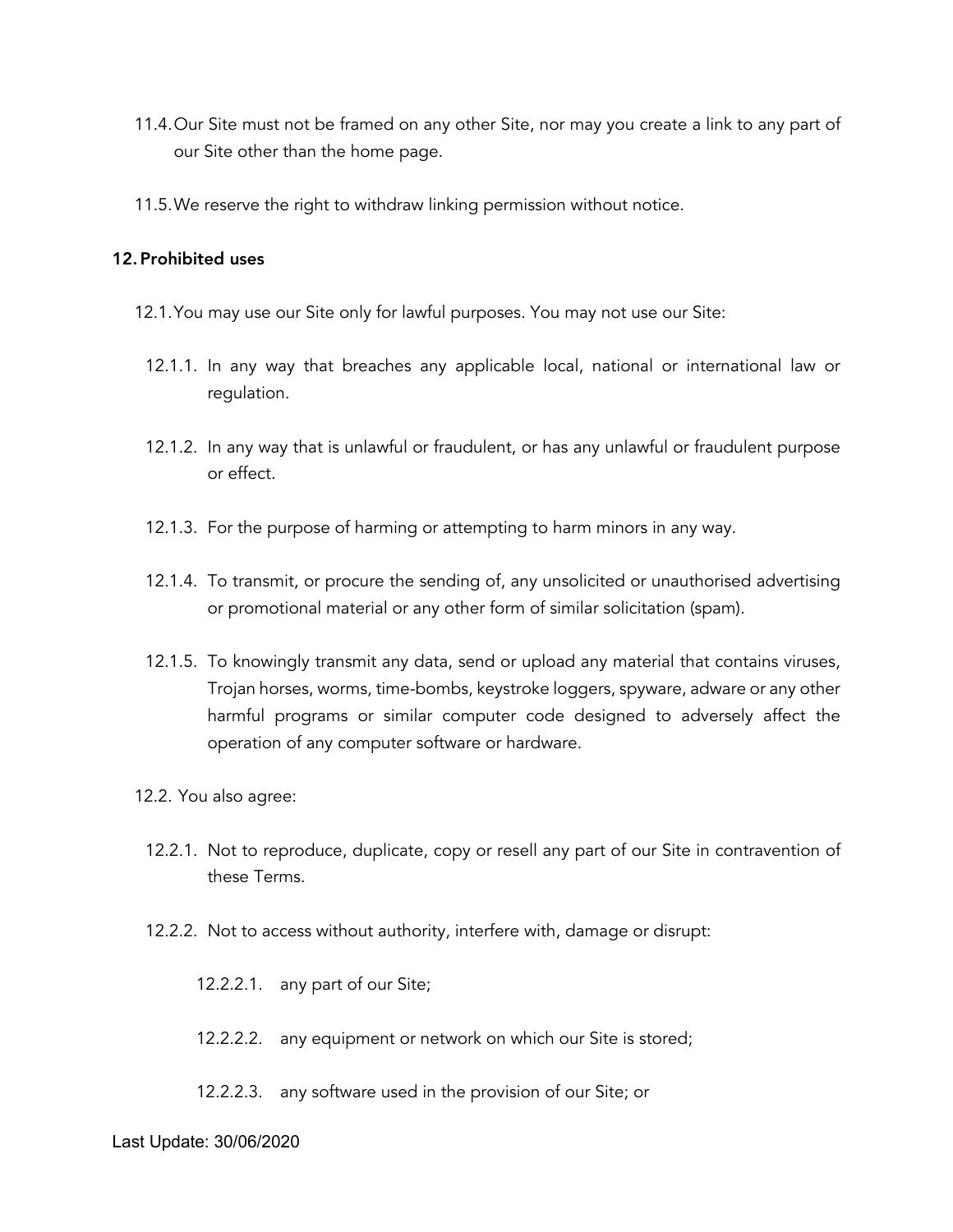12.2.2.4. any equipment or network or software owned or used by any third party.

## 13. Suspension and termination

- 13.1.We will determine, in our discretion, whether there has been a breach of these Terms. When a breach has occurred, we may take such action as we deem appropriate, including any of the following actions:
	- 13.1.1. Immediate, temporary or permanent withdrawal of your right to use our Site (including suspension or termination of your account)
	- 13.1.2. Issue of a warning to you.
	- 13.1.3. Legal proceedings against you for reimbursement of all costs on an indemnity basis (including, but not limited to, reasonable administrative and legal costs) resulting from the breach.
	- 13.1.4. Further legal action against you.
	- 13.1.5. Disclosure of such information to law enforcement authorities as we reasonably feel is necessary.
- 13.2.We exclude liability for actions taken in response to breaches of these Terms. The responses described in this policy are not limited, and we may take any other action we reasonably deem appropriate.
- 13.3.You agree to fully reimburse us for all losses (including loss of profit, revenue, goodwill or reputation), costs and expenses arising out of any breach of these Terms by you, or any other act or omission by you in using the Site or by any other person accessing the Site using your personal information with your authority that results in any legal responsibility on our part to any third party.
- 13.4.The Company stores the relevant content from the Services on a dedicated server. We encourage you to maintain your own backup of your content. Whilst we will take all reasonable steps to keep your content secure, we do not guarantee that others will not gain access to your information or that your content will be stored safely. You